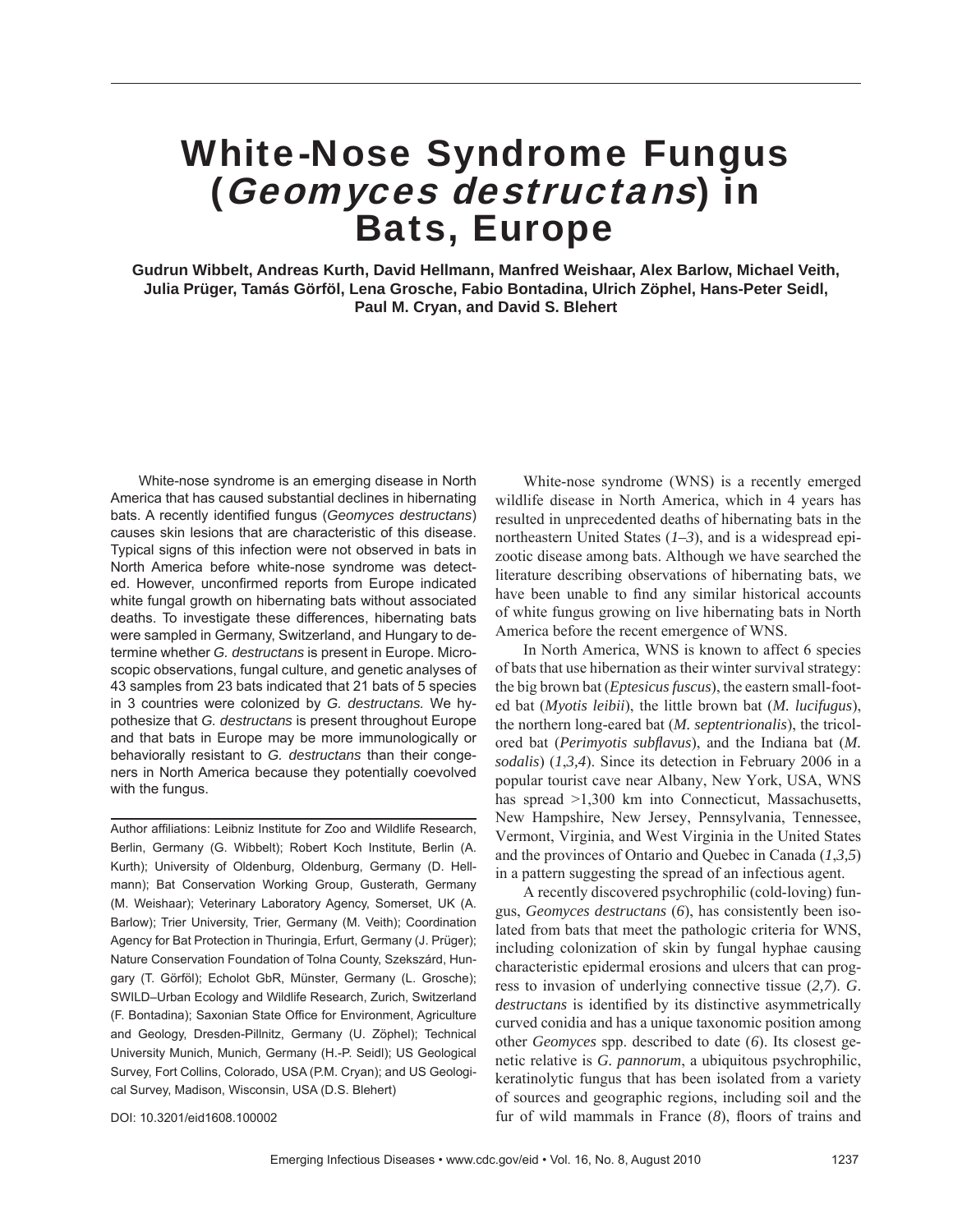# RESEARCH

ferryboats in Italy (*9*), boreal forests in Canada (*10*), and environmental samples from Arctic regions (*11,12*). *G. pannorum* var. *pannorum* has been reported as an unusual dermatophyte infecting fingernails and superficial skin of humans who have a history of close contact with soil and dust (*13,14*). However, *G. destructans* differs from other common soil fungi of North America in its ability to invade the living tissues of hibernating bats.

After WNS was described in North America (*1*), reports dating back to the early 1980s (*15*) described repeated observations of white fungal growth on muzzles of hibernating bats in Germany. However, these bats lacked the characteristics of WNS such as associated deaths. Moreover, fungus was not identified. In response to WNS in North America, researchers in Europe initiated a surveillance effort during the winter of 2008–09 for WNS-like fungal infections among hibernating populations of bats in Europe. *G. destructans* in Europe was previously reported in 1 hibernating bat that was sampled in France during March 2009 (*16*).

 In this report, we describe results of a more extensive effort by scientists from 4 countries in Europe (Germany, United Kingdom, Hungary, and Switzerland) to obtain and analyze samples from hibernating bats with white patches on their faces or wing membranes. Our objectives were to identify the fungus colonizing such affected hibernating bats in Europe and to clarify its geographic distribution over a broad area of Europe.

#### **Materials and Methods**

During ongoing annual population surveys of caves and mines conducted by national nongovernmental organizations, hibernating bats with obvious fungal growth on their bodies (Figure 1, panel A) were opportunistically sampled in Germany, Switzerland, and Hungary; samples were also obtained from 2 dead bats from the same hibernaculum in the United Kingdom. Approximately 366 hibernacula were visited during mid-February–mid-April 2009: 336 in Germany, 20 in Hungary, and 10 in Switzerland. Two to 214 hibernating animals were observed at each site, with the exception of 2 sites in Germany, which harbored 2,000–7,000 animals at each site.

Samples were collected from live bats by using 2 methods. Touch imprints were obtained by holding adhesive tape against affected areas of skin or fur, or fur clippings were obtained from affected areas of bat muzzles. All species of bats in Europe are strictly protected under the Flora, Fauna, Habitat Guidelines of the European Union (92/43/ EEC) (http://ec.europa.eu/environment/nature/legislation/ habitatsdirective/index en.htm) and The Agreement on the Conservation of Populations of European Bats (www. eurobats.org). We did not have permission to invasively sample or kill individual animals for histologic analysis to



Figure 1. A) Greater mouse-eared bat (*Myotis myotis*) with white fungal growth around its muzzle, ears, and wing membranes (photograph provided by Tamás Görföl). B) Scanning electron micrograph of a bat hair colonized by *Geomyces destructans*. Scale bar =  $10 \mu m$ .

confirm skin infection by *G. destructans* (7). Samples were shipped to the Leibniz Institute of Zoo and Wildlife Research (IZW), Berlin, Germany, for further investigations.

Twenty adhesive tape samples were first screened by using light microscopy, and 21 hair samples were examined by using scanning electron microscopy for conidia characteristic of *G. destructans* (Figure 1, panel B). Two of the submitted samples (2 greater horseshoe bats from the United Kingdom) consisted of entire bat carcasses. Although the carcasses were examined externally for fungal growth on muzzle skin and hair, specimens were too decomposed to conduct internal pathologic examinations. Tape or hair samples from all bats were further investigated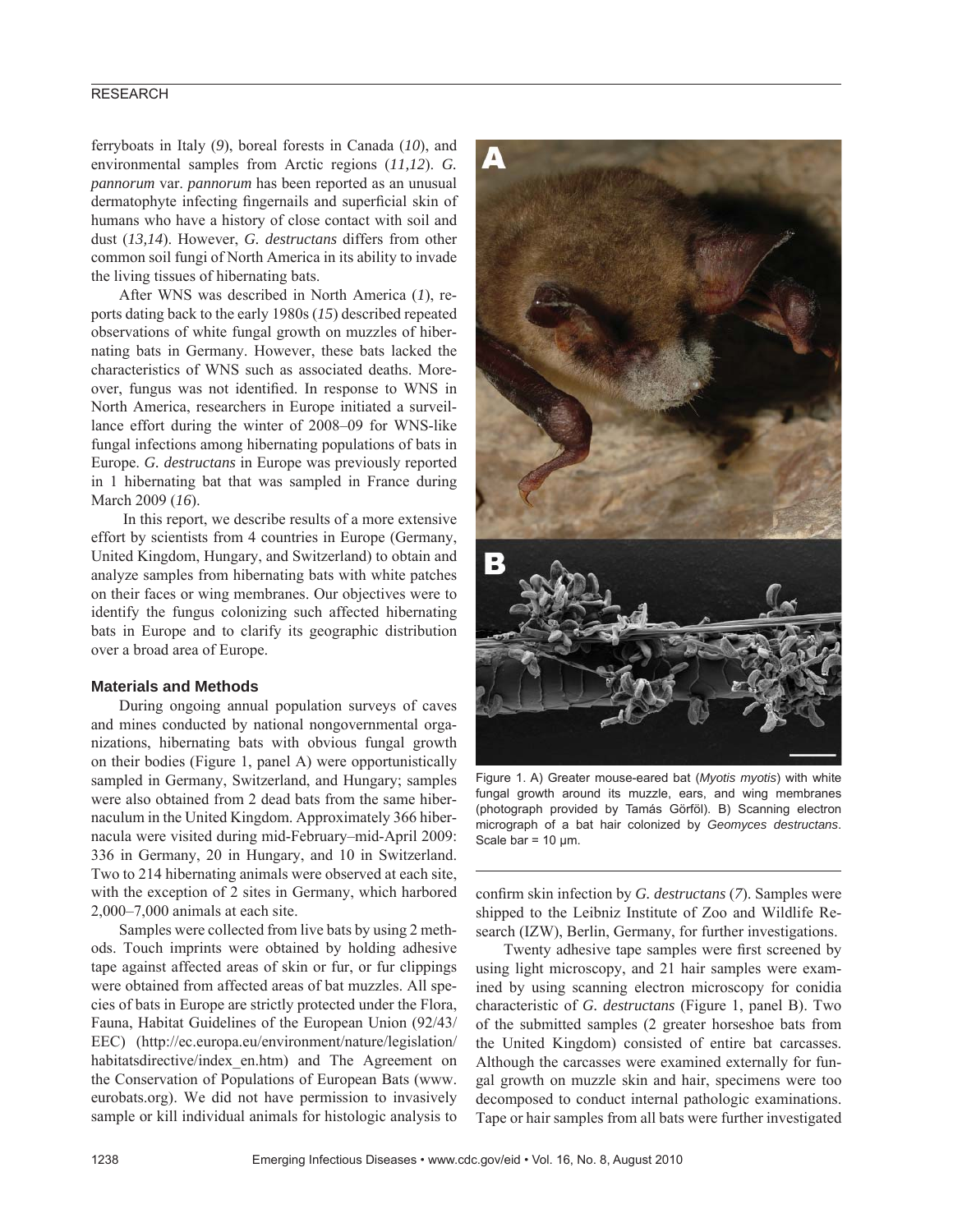by using direct PCR amplification of fungal rRNA gene internal transcribed spacer (ITS) region DNA (ITS1, 5.8S, and ITS2). Total nucleic acids were extracted from culture, tape, or hair samples by using PrepMan Ultra Reagent (Applied Biosystems, Darmstadt, Germany) following the manufacturer's instructions.

The rRNA gene ITS region DNA was amplified by using PCR with primers ITS4 and ITS5 (*17*) and GoTaq DNA polymerase (Promega, Madison, WI, USA). Cycling parameters were an initial 2-min denaturation at 98°C; followed by 30 cycles of denaturation at 98°C for 10 s, annealing at 50°C for 30 s, and extension at 72°C for 1 min; and a final extension at  $72^{\circ}$ C for 7 min. For fungal isolates, rRNA gene small subunit (SSU) DNA was amplified by using PCR with primers nu-SSU-0021–5′ (*17*) and nu-SSU-1750–3′ (*18*) as above, except the extension time was increased to 2 min. Sequencing primers were PCR primers; nu-SSU-0402–5′ (*18*), nu-SSU-1150–5′ (*17*), nu-SSU-0497–3′ (*18*), and nu-SSU-1184–3′ (*19*) were added for SSU. PCR products were sent to the Robert Koch Institute, Berlin, Germany, for direct sequencing.

Culture analyses of samples were performed at Munich University Hospital and IZW. After examining tape impressions by using light microscopy, we identified small areas with fungal conidia characteristic of *G*. *destructans* and excised them with a sterile scalpel blade. Half of the excised material was used for PCR; the remaining sample and samples of individual hairs with microscopic indication of *G. destructans* were immediately placed onto Sabouraud dextrose agar plates containing gentamicin and chloramphenicol and incubated at 4°C and 8°C. *G*. *destructans* isolates obtained during this study are maintained at IZW.

# **Results**

We obtained and analyzed samples from live bats with obvious fungal growth on their bodies found between mid-February and the end of March 2009 at 11 sites (8 in Germany, 1 in Hungary, and 2 in Switzerland). Samples were also obtained from an additional bat in Germany in February 2008 and from 2 dead bats from a site in the United Kingdom in March 2009 (Tables 1, 2) All 12 hibernacula sampled contained 1–5 animals that exhibited obvious fungal growth. Forty-three samples were obtained

from these 12 hibernacula and represented 23 adult bats of 6 species: 1 Brandt bat (*M. brandtii*), 3 pond bats (*M. dasycneme*), 1 Daubenton bat (*M. daubentonii*), 1 lesser mouse-eared bat (*M. oxygnathus*), 15 greater mouse-eared bats (*M. myotis*), and 2 greater horseshoe bats (*Rhinolophus ferrumequinum*).

After direct PCR amplification and DNA sequence analysis of fungal rRNA gene ITS regions, genetic signatures 100% identical with those from *G*. *destructans* type isolate NWHC 20631–21 (GenBank accession no. EU884921) were identified from 21 of 23 bats examined: 15/15 from Germany, 2/2 from Hungary, and 4/4 from Switzerland. Both bats from the United Kingdom were colonized by *Penicillium* sp. (Tables 1, 2). Fungi with conidia morphologically identical to those of *G*. *destructans* (Figure 1, panel B) as described by Gargas et al. (*6*) were isolated in axenic cultures from 8 of 23 bats examined: 3/15 from Germany, 1/2 from Hungary, and 4/4 from Switzerland) (Tables 1, 2; Figure 2).

Consistent with published descriptions for *G*. *destructans* (*6*), fungal colonies grew slowly and within 14 days attained diameters of 1.0 mm at 4°C and 4.0–5.0 mm at 8°C; no growth occurred at 25°C. The sensitivity of our method for isolating *G*. *destructans* from bat hair was comparable to published diagnostic sensitivity for culturing *G*. *destructans* from bat skin (*20*). Subsequent PCR/DNA sequencing analyses of the 8 isolates indicated that they all had rRNA gene ITS and SSU region DNA sequences identical to those of *G*. *destructans* type isolate NWHC 20631–21 (GenBank accession nos. EU884921 for ITS and FJ231098 for SSU).

Unlike other bats sampled in this study, the 2 greater horseshoe bats from the United Kingdom were found dead, and their nostrils were colonized by *Penicillium* sp. These bats did not fulfill the pathologic criteria for WNS (*7*) because fungal hyphae did not invade the epidermis but remained within the superficial layer of the epidermal stratum corneum. A more complete description of the postmortem analysis of the greater horseshoe bats has been reported (*21*). *G*. *destructans* was not isolated in culture, and its genetic signature was not identified by PCR and DNA sequencing of samples collected from greater horseshoe bats.

| Table 1. Bats tested for Geomyces destructans by using microscopy, fungal culture, or PCR analysis, by country, Europe <sup>*</sup>                                                                                            |                         |             |         |                |  |  |  |
|--------------------------------------------------------------------------------------------------------------------------------------------------------------------------------------------------------------------------------|-------------------------|-------------|---------|----------------|--|--|--|
|                                                                                                                                                                                                                                | No. positive/no. tested |             |         |                |  |  |  |
| Species (common name)                                                                                                                                                                                                          | Germany                 | Switzerland | Hungary | United Kingdom |  |  |  |
| Myotis myotis (greater mouse-eared bat)                                                                                                                                                                                        | 10/10                   | 4/4         | 1/1     |                |  |  |  |
| M. dasycneme (pond bat)                                                                                                                                                                                                        | 3/3                     |             |         |                |  |  |  |
| M. daubentonii (Daubenton bat)                                                                                                                                                                                                 | 1/1                     |             |         |                |  |  |  |
| M. brandtij (Brandt bat)                                                                                                                                                                                                       | 1/1                     |             |         |                |  |  |  |
| M. oxygnathus (lesser mouse-eared bat)                                                                                                                                                                                         |                         |             | 1/1     |                |  |  |  |
| Rhinolophus ferrumequinum (greater horseshoe bat)                                                                                                                                                                              |                         |             |         | 0/2            |  |  |  |
| design and considered the contract of the contract of the contract of the contract of the contract of the contract of the contract of the contract of the contract of the contract of the contract of the contract of the cont |                         |             |         |                |  |  |  |

 $-$ , species not obtained in this country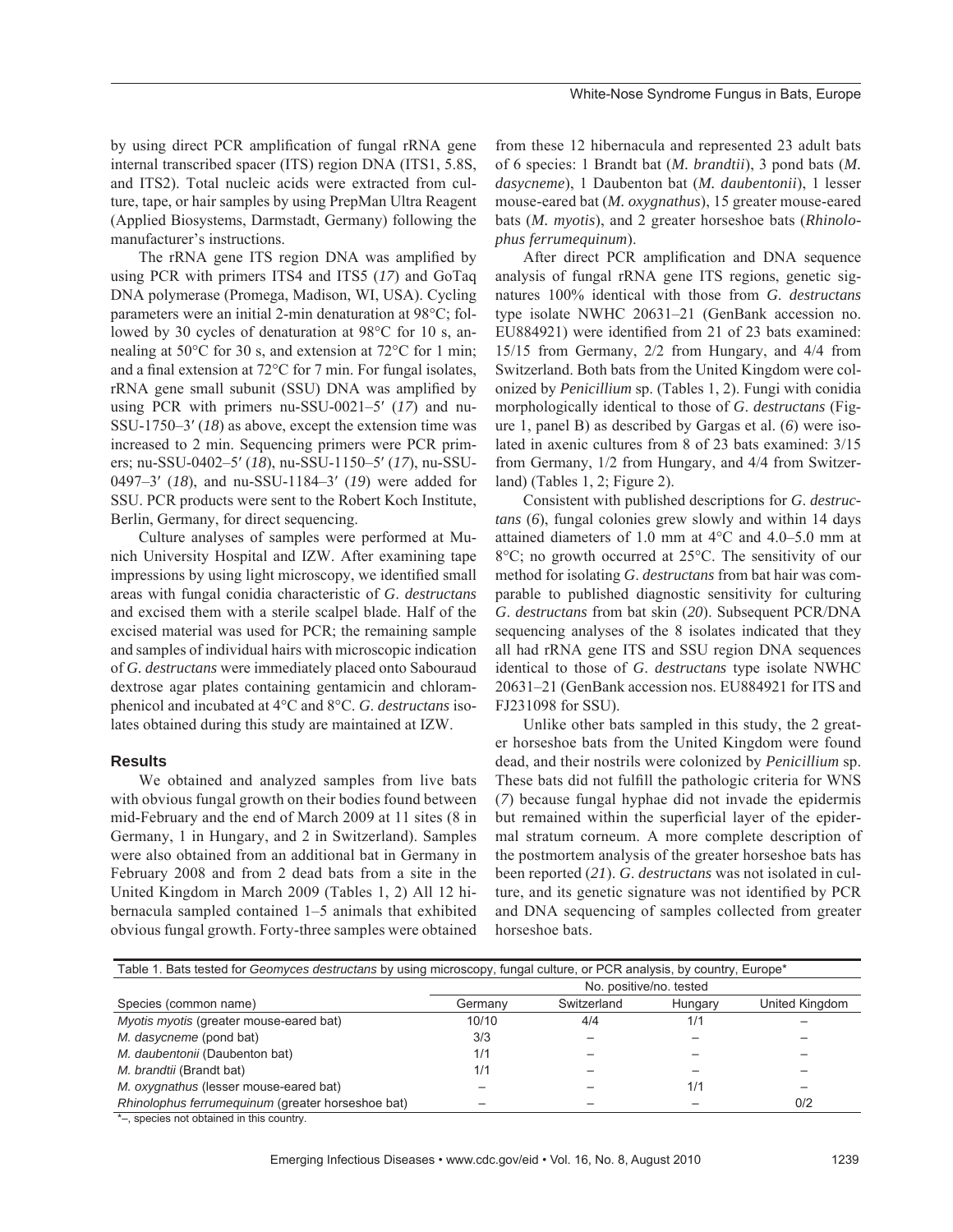### RESEARCH

| Table 2. Fungal culture and PCR results for 23 bats with evidence of fungal colonization tested by light or electron microscopy, |  |  |
|----------------------------------------------------------------------------------------------------------------------------------|--|--|
| Europe*                                                                                                                          |  |  |

| Country/ location                                                                              | Sample  |                    | Collection  | No.             | <b>PCR</b> | Culture                  | GenBank accession no. |                 |
|------------------------------------------------------------------------------------------------|---------|--------------------|-------------|-----------------|------------|--------------------------|-----------------------|-----------------|
| no.t                                                                                           | source  | <b>Species</b>     | date        | hibernacula     | result     | result                   | <b>ITS</b>            | <b>SSU rRNA</b> |
| Germany/4                                                                                      | Hair 2  | Myotis dasycneme   | 2008 Feb 25 | 10              | $^{+}$     | $^{+}$                   | GU350437              | GU350442        |
| Germany/8                                                                                      | Hair 7  | M. myotis          | 2009 Mar 3  | 214             | $\ddot{}$  | $\ddot{}$                | GU350436              | GU350441        |
| Germany/7                                                                                      | Tape 8  | M. myotis          | 2009 Mar 7  | 57              | $\ddot{}$  | $^{+}$                   | GU999986              | GU999983        |
| Hungary/9                                                                                      | Hair 16 | M. myotis          | 2009 Mar 29 | 64              | $\ddot{}$  | $\ddot{}$                | GU350434              | GU350439        |
| Switzerland/10                                                                                 | Tape 10 | M. myotis          | 2009 Apr 5  | 25              | $\ddot{}$  | $\ddot{}$                | GU350433              | GU350438        |
| Switzerland/10                                                                                 | Tape 11 | M. myotis          | 2009 Apr 5  | 25              | $\ddot{}$  | $\ddot{}$                | GU999984              | GU999981        |
| Switzerland/11                                                                                 | Tape 12 | M. myotis          | 2009 Apr 5  | 25              | $\ddot{}$  | $\ddot{}$                | GU999985              | GU999982        |
| Switzerland/10                                                                                 | Tape 20 | M. myotis          | 2009 Apr 11 | 25              | $\ddot{}$  | $\ddot{}$                | GU350435              | GU350440        |
| Germany/1                                                                                      | Hair 1  | M. myotis          | 2009 Feb 21 | 65              | $\ddot{}$  |                          | HM222616              |                 |
| Germany/6                                                                                      | Hair 20 | M. myotis          | 2009 Mar 13 | 100             | $\ddot{}$  | $\qquad \qquad -$        | HM222617              |                 |
| Germany/2                                                                                      | Tape 1  | M. myotis          | 2009 Feb 26 | $\approx$ 2,000 | $\ddot{}$  | $\qquad \qquad -$        | HM222618              |                 |
| Germany/2                                                                                      | Tape 2  | M. myotis          | 2009 Feb 26 | $\approx$ 2.000 | $\ddot{}$  | $\overline{\phantom{0}}$ | HM222619              |                 |
| Germany/8                                                                                      | Tape 5  | M. myotis          | 2009 Mar 3  | 214             | $\ddot{}$  | $\overline{\phantom{0}}$ | HM222620              |                 |
| Germany/8                                                                                      | Tape 6  | M. myotis          | 2009 Mar 3  | 214             | $\ddot{}$  | $\overline{\phantom{0}}$ | HM222621              |                 |
| Germany/7                                                                                      | Tape 9  | M. myotis          | 2009 Mar 7  | 57              | $\ddot{}$  |                          | HM222622              |                 |
| Germany/6                                                                                      | Tape 16 | M. myotis          | 2009 Mar 13 | 100             | $\ddot{}$  | $\qquad \qquad -$        | HM222623              |                 |
| Germany/8                                                                                      | Hair 6  | M. brandtii        | 2009 Mar 3  | 214             | $\ddot{}$  | $\overline{\phantom{0}}$ | HM222624              |                 |
| Germany/5                                                                                      | Hair 3  | M. dasycneme       | 2009 Feb 28 | 29              | $\ddot{}$  | —                        | HM222625              |                 |
| Germany/6                                                                                      | Tape 17 | M. dasycneme       | 2009 Mar 13 | 100             | $\ddot{}$  | $\overline{\phantom{0}}$ | HM222626              |                 |
| Germany/3                                                                                      | Hair 17 | M. daubentonii     | 2009 Mar 5  | $\approx$ 7.000 | $\ddot{}$  | $\qquad \qquad -$        | HM222627              |                 |
| Hungary/9                                                                                      | Tape 13 | M. oxygnathus      | 2009 Mar 29 | 64              | $\ddot{}$  | $\qquad \qquad -$        | HM222628              |                 |
| United Kingdom/12                                                                              | Hair 10 | <b>Rhinolophus</b> | 2009 Mar 11 | 558             | $-\pm$     | $-\pm$                   | HM222629              |                 |
|                                                                                                |         | ferrumequinum      |             |                 |            |                          |                       |                 |
| United Kingdom/12                                                                              | Hair 11 | R. ferrumequinum   | 2009 Mar 11 | 558             | -‡         | -‡                       | HM222630              |                 |
| *ITS, internal transcribed spacer; SSU, small subunit; tape, touch imprint with adhesive tape. |         |                    |             |                 |            |                          |                       |                 |

†Location number corresponds to a hibernation site in Figure 2.

‡Although samples were negative for *G. destructans*, they were positive for *Penicillium* sp. by PCR and culture.

#### **Discussion**

Laboratory analyses demonstrated that 5 species of the genus *Myotis* in Europe harbored *G*. *destructans*; male and female bats were equally affected. Despite laboratory confirmation that bats obtained in Germany, Switzerland, and Hungary were colonized by *G*. *destructans*, deaths were not observed at collection sites. Puechmaille et al. (*16*) reported a similar observation with a greater mouse-eared bat in France. Additionally, a lesser mouse-eared bat from Hungary with visible fungal infection during hibernation, from which *G*. *destructans* was isolated, was recaptured 5 months later (August 2009) and showed no external signs of fungal infection. On February 19, 2010, the same bat was again observed in the same hibernaculum without any visible sign of fungal growth. However, 7 other bats within that group of 55 animals displayed obvious fungal growth but were not sampled for this study.

In contrast, decreases in hibernating bat colonies infected by *G*. *destructans* in North America are often >90% (*2*,*3*), and mortality rates similar in magnitude would be difficult to miss among closely monitored winter populations of bats in Europe. Biologists in Germany and Switzerland have conducted annual censuses of bat hibernacula since the 1930s and 1950s, respectively. In Hungary, the largest hibernacula have been annually monitored since

1990. Similar death rates to those caused by WNS in hibernating bats in North America have never been documented in countries in Europe in which *G*. *destructans* has now been identified.

Although distribution of *G*. *destructans* in bats across Europe has not been exhaustively characterized, opportunistic sampling conducted as part of this study during the winter of 2008–09 demonstrated that the fungus was present on bats in 3 countries (Figure 2). The 2 most distant points from which bats colonized with *G*. *destructans* have been identified were separated by  $>1,300$  km. Despite the observed distribution of *G*. *destructans* in Europe (Figure 2), the 5 bat species from which *G. destructans* was detected migrate average distances <100 km between their summer and winter roosting sites (*22*), indicating that the fungus is most likely spread as local bat populations emerge from hibernacula, disperse, and interact with populations within their dispersal range. Identification of bats colonized by *G. destructans* from such distant sites, in addition to the relatively homogenous distribution of the fungus among sites in Germany, suggests that *G*. *destructans* may be widespread in Europe.

Regardless of widespread occurrence of *G*. *destructans* among bat species in Europe (Figure 2), deaths of bats in Europe caused by WNS, similar to those caused by WNS in North America, have not been observed. Although no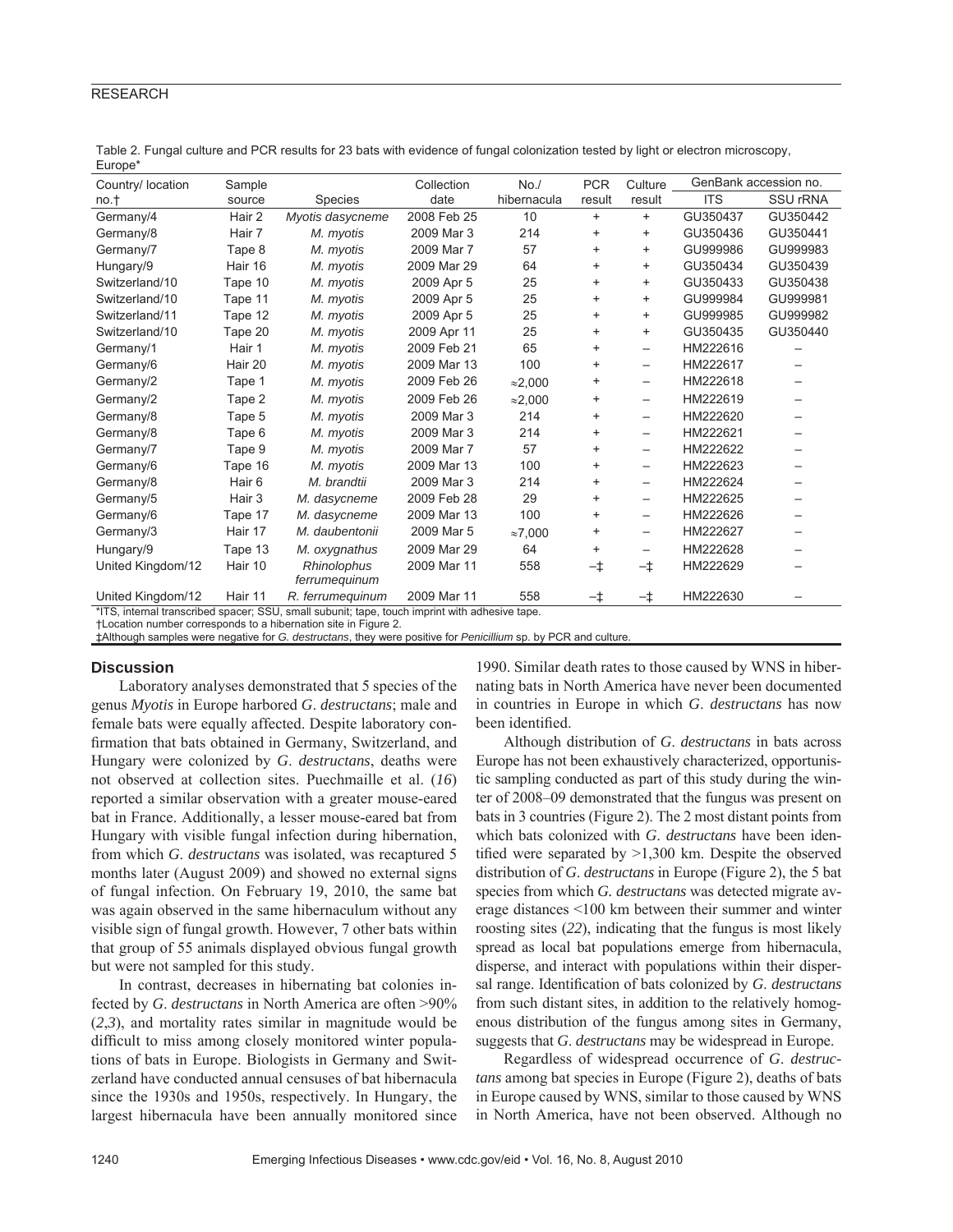bat species migrates between Europe and North America or is present on both continents (*23*,*24*), many species of the genus *Myotis* are infected by *G*. *destructans* on each continent. Although the mechanism(s) by which hibernating bats died because of infection with *G. destructans* in North America is not yet understood, bat species in Europe may exhibit greater resistance or respond differently to infection by this fungus than their counterparts in North America.

Before the emergence of WNS in North America, large aggregations of hibernating bats ranging from 1,000 to 50,000 animals were common in caves and mines of affected regions, and many hibernation sites in regions of North America still unaffected by WNS contained tens of thousands of bats during winter (some contain hundreds of thousands) (*25*). In contrast, aggregations of bats hibernating in caves and mines in Europe rarely exceed 1,000 animals. However, larger hibernating groups have been observed at a few natural sites, such as a cave in northern Germany with 13,000–18,000 bats (*26*) and human-made structures (e.g., Daubenton bats in bunkers and catacombs) (*24*). If host density plays a role in *G*. *destructans* transmission or deaths of bats, such as through increased disturbance of clustered bats, the bats in Europe may experience lower mortality rates because they form smaller hibernation groups composed of small clusters or individual bats. Apparent continental differences in susceptibility of hibernating bats to deaths associated with skin infection by *G*. *destructans* may indicate either circumstantial or evolved resistance in bats in Europe.

*G*. *destructans* has been detected in North America only in states and provinces where WNS has also been observed and in contiguous states. Recent emergence and spread of *G*. *destructans* with associated deaths of bats throughout hibernacula in the northeastern United States (*3*) may suggest ecologic release of an exotic pathogen into an uninfected ecosystem. Although this suggestion remains a hypothesis and how *G*. *destructans* may have been introduced to the United States is not known, initial documentation of WNS in a popular tourist cave near Albany, New York (*1*), suggests that a human vector could have been involved.

There are many examples of unintended introductions of fungal pathogens, particularly of those affecting plants and ectothermic animals with tissue temperatures permissive to fungal infection (*27–29*). One case with striking similarities is the panzootic chytrid fungus (*Batrachochytrium dendrobatidis*), which has caused global decreases among amphibian species (*30*). As with skin infection by *B*. *dendrobatidis* in amphibians, which can alter body electrolyte levels and lead to cardiac arrest (*31*), skin infection by *G*. *destructans* in hibernating bats may also kill by causing irreversible homeostatic imbalance because wing membranes play major roles in water balance, circulation, and thermoregulation of hibernating bats during winter (*32,33*).



Figure 2. Locations in Europe of bats positive for *Geomyces destructans* by PCR alone (circles) or by PCR and culture (solid stars) and bats negative for *G. destructans* but positive for other fungi (square). Numbers for locations correspond to those in Table 2. Sites 7, 8, and 9 had additional bats that were positive for *G. destructans* only by PCR. Location of a bat positive for *G. destructans* in France (*16*) is indicated by an open star. Some sites had >1 bat species with evidence of colonization by *G. destructans*.

Bat species in Europe may be immunologically or behaviorally resistant to *G*. *destructans* because of having coevolved with the fungus. Additionally, microbial flora of bat skin or other abiotic surfaces in bat hibernacula in Europe may have also coevolved to incorporate *G*. *destructans* as a nonpathogenic component of the microbial community. Conversely, possible recent introduction of *G*. *destructans* into the United States, with subsequent infection of bat species in North America and ecosystems not infected with the fungus, provides a potential explanation for the devastating effects of WNS in North America. Although bats are reservoirs of various pathogens (*34,35*), research into the immune function of bats, particularly during hibernation, is just beginning.

In conclusion, nondetrimental colonization of bat species in Europe by *G*. *destructans* may be relatively common (Figure 2), and historical reports (*15*) suggest that such colonization of hibernating bats in Europe has occurred for several decades. In contrast to recent mass deaths associated with *G*. *destructans* skin infection, which is the hallmark of WNS in North America, bats in Europe appear to coexist with *G*. *destructans*. Studies to investigate mechanisms of pathogenesis, microbial ecology, and phylogeography of *G*. *destructans* will be essential for developing a comprehensive understanding of WNS. In particular, testing the hypotheses that bats in Europe are more resistant to fungal skin infection by *G*. *destructans*, that *G*. *destructans* was introduced from Europe to North America, and that environmental circumstances limit the pathogenicity of *G*. *destructans* in Europe seem warranted. Divergent manifestations of infection by *G*. *destructans* in bats in Europe and North America provide a unique opportunity to